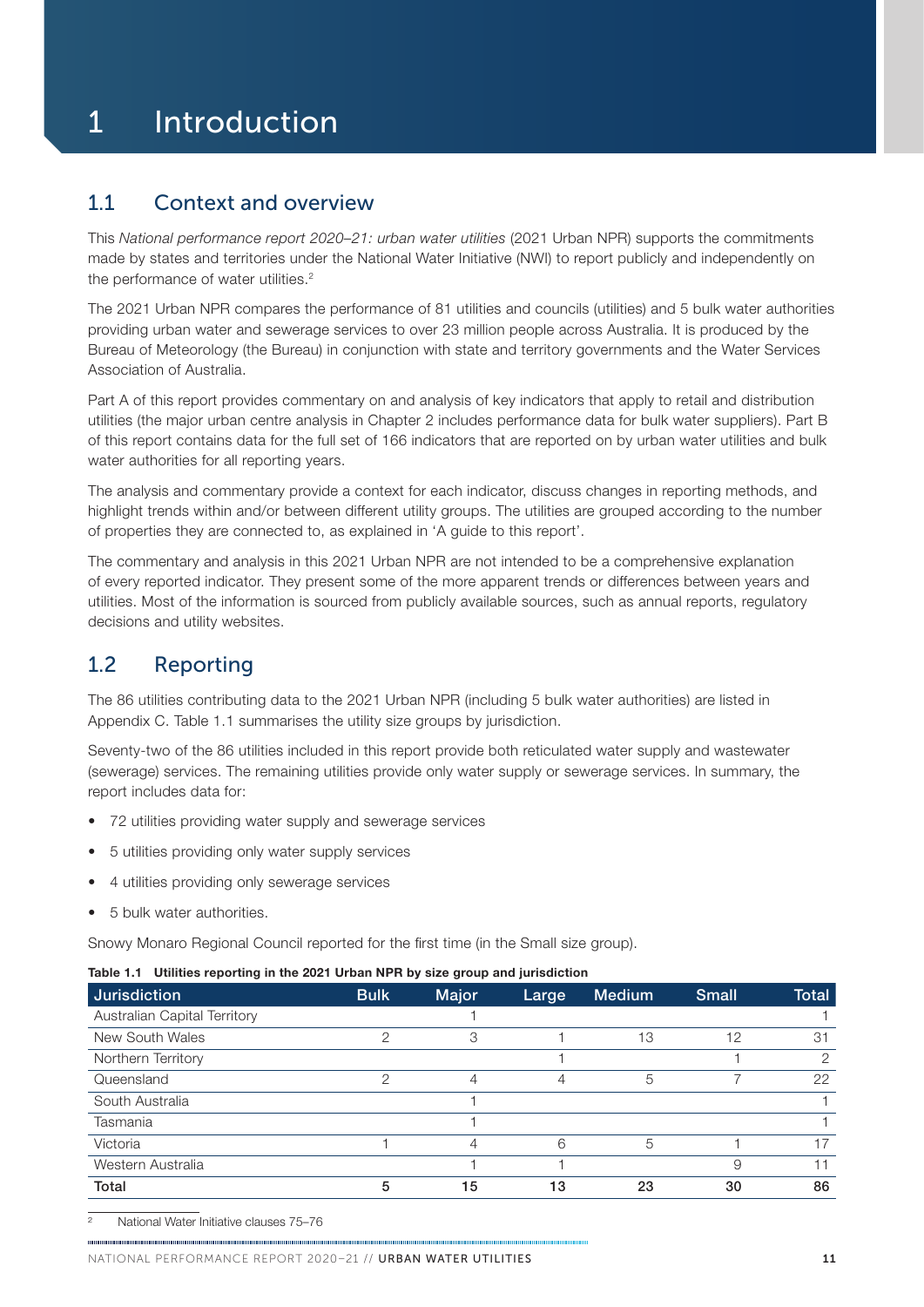# 1.3 Locations of utilities

Figure 1.1 shows the administrative boundaries of all utilities reporting data for the 2021 Urban NPR. Further details about the utilities are available from the relevant utility websites. While SA Water Corporation provides services across South Australia, it does not provide water and wastewater services to all communities, which are also serviced by councils and private entities.<sup>3</sup>



Figure 1.1 The administrative boundaries of all utilities reporting data for 2020–21

# 1.4 Key drivers

Key drivers of water utility performance presented in the 2021 Urban NPR include rainfall, temperature, utility size and sources of water.

Other factors – network density, soil types, the age and condition of infrastructure, impacts of the COVID-19 pandemic, and government policy and regulation – also affect performance but are not discussed in detail.

### 1.4.1 Rainfall

Rainfall can affect utility performance in many ways.

- Significant droughts with prolonged periods of low rainfall can stress urban water supply systems. Depending on the severity of the drought, security of the system and availability of climate-resilient water sources (for example, desalinated or recycled water), the utility may impose water restrictions to conserve water and ensure continuity of the water supply.
- Wet or dry conditions can affect demand for outdoor watering, resulting in a change in the volume of urban water and recycled water supplied to residents, councils and parklands to be used for outdoor leisure activities such as golf courses (Water resource indicators W12, W26). Changes in water consumption affect the revenue collected by utilities, their profitability, and the strength of their water-usage pricing signal.

<sup>3</sup> Maps of cities and towns serviced by SA Water are available in SA Water's 2020–21 annual report pp. 15–19. [https://www.sawater.com.au/\\_\\_data/assets/pdf\\_file/0010/589078/SA-Water-2020-21-Annual-Report.pdf](https://www.sawater.com.au/__data/assets/pdf_file/0010/589078/SA-Water-2020-21-Annual-Report.pdf)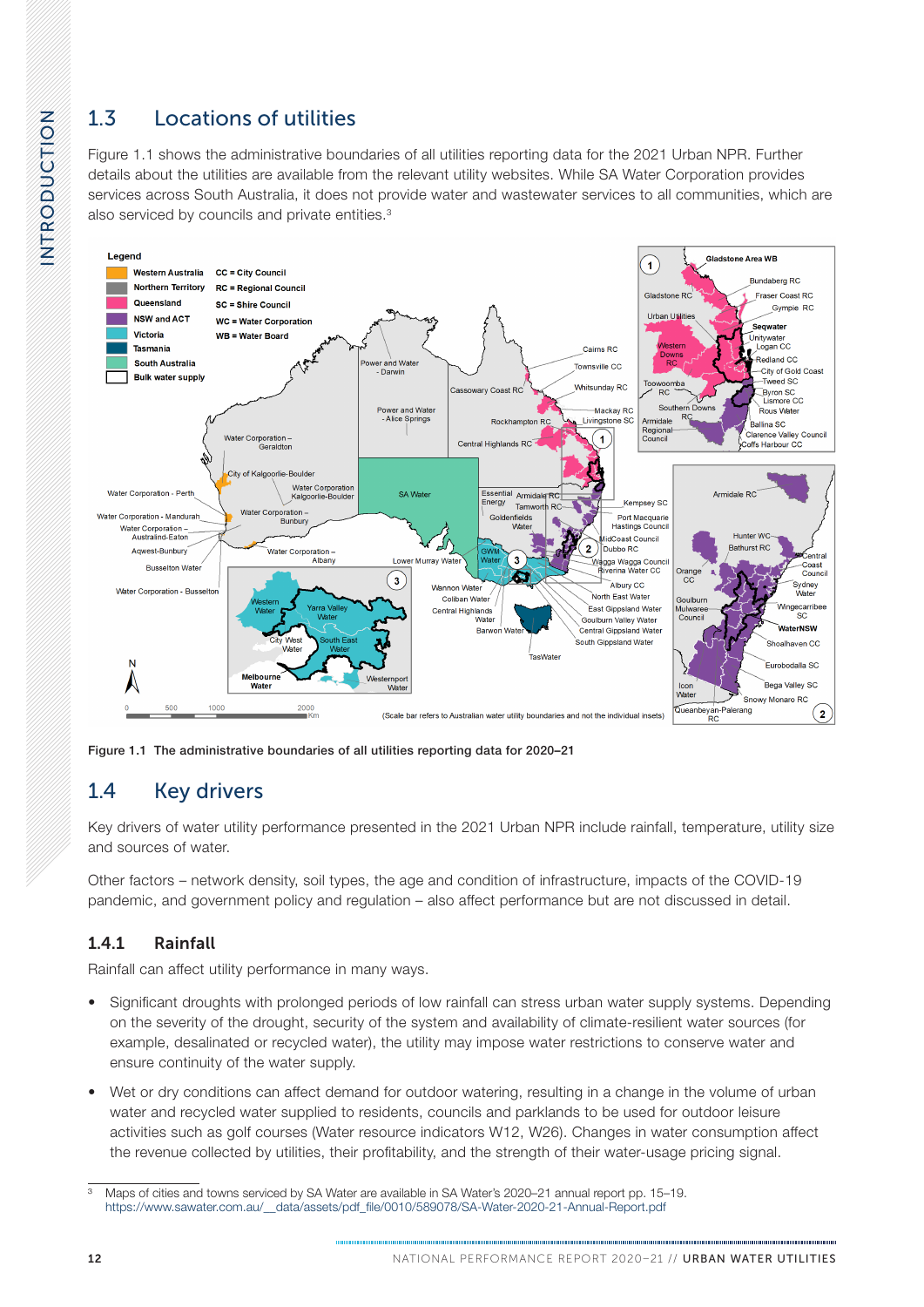- Wet or dry conditions can affect decisions about the water sources used (Water resource indicators W1 to W7). Persistent dry conditions can trigger thresholds for production from desalination plants and the use of groundwater and recycled water sources, which affect the operating costs of utilities (Finance indicators F11 to F13).
- Increased rainfall can result in infiltration of water into sewer systems, which can increase the volume of sewage to be pumped and treated, increasing the operating costs of utilities (Finance indicators F12, F13) and also greenhouse gas emissions from sewage (Environment indicators E10, E12). Additional rainfall and sewer infiltration can also result in additional sewer overflows, especially during heavy rainfall.
- Extreme wet or dry conditions can cause expansion and shrinking of reactive clay soils in some parts of Australia. This can result in ground movement causing an increase in water or sewer main breaks (Asset indicators A8, A14) – especially when conditions fluctuate rapidly from wet to dry or dry to wet. In periods of more consistent rainfall, the soils maintain more even moisture levels, resulting in less ground movement.

In 2020–21, Australia's total rainfall was 10% above average (Figure 1.2). It was the wettest financial year for Australia since 2016–17 after 3 drier-than-average financial years. The latter included 2019–20 and 2018–19, which were the third- and fourth-driest financial years since national records began in 1900.

In December 2020, rainfall was above or very much above average for much of the country. That month was Australia's third-wettest December on record due to a number of tropical lows affecting the north-west of the country and a slow-moving low pressure system on the east coast (for more information see the Bureau's 2020–21 Climate Report, <http://www.bom.gov.au/climate/updates/articles/a039.shtml>). March 2021 was also very wet, with rainfall for New South Wales more than double the March average, and the second-wettest March on record for the state, behind March 1956. In contrast, rainfall during April 2021 was very low for the south-eastern mainland, with New South Wales experiencing its ninth-driest April on record and South Australia its seventh driest.



Figure 1.2 Rainfall decile map for 2020–21 (based on all years of data since 1900)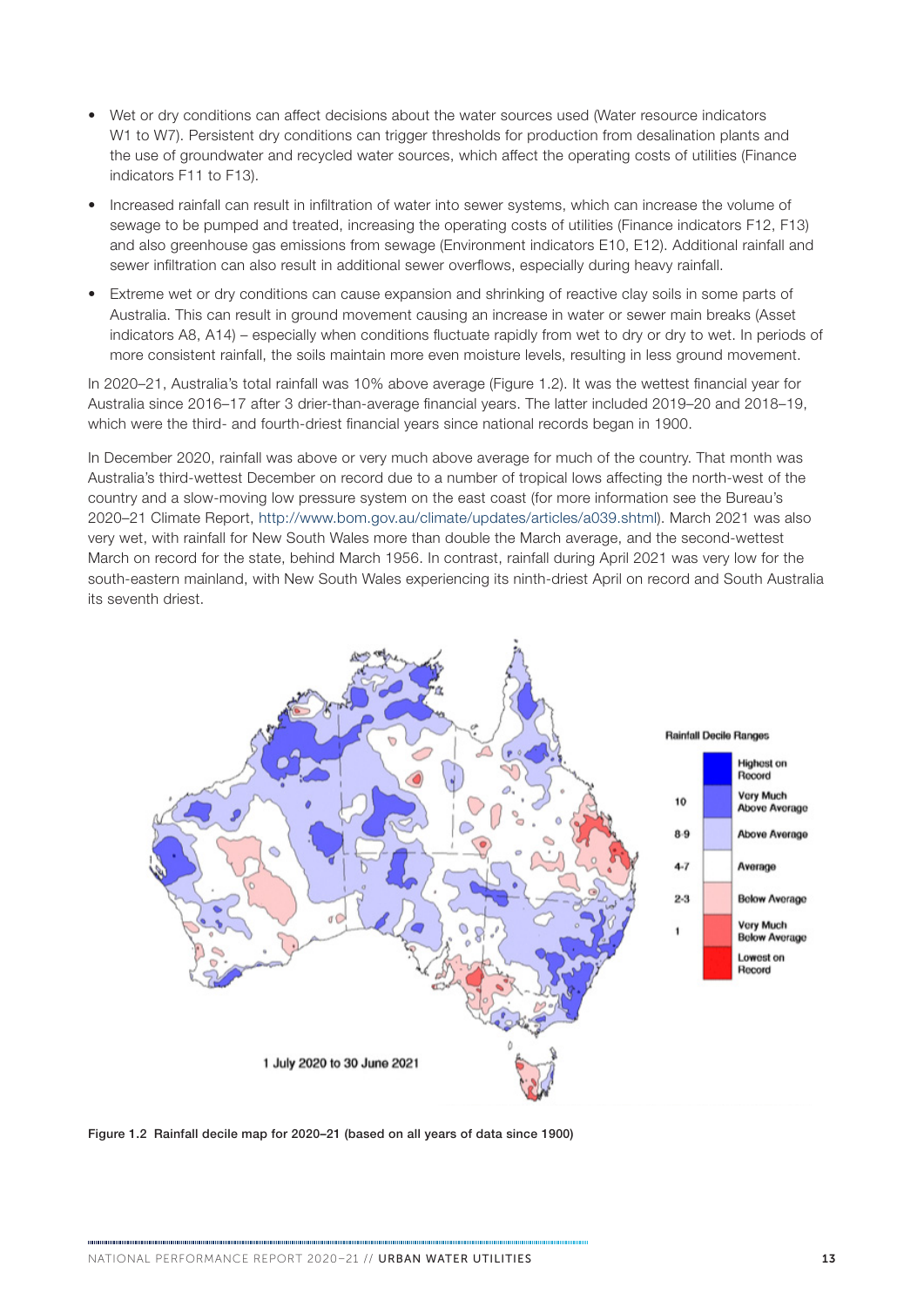### <span id="page-3-0"></span>1.4.2 Temperature

There are many relationships between temperature and utility performance.

- Temperature can influence demand, particularly residential and non-residential outdoor demand. Prolonged periods of above-average temperatures can result in increased potable and recycled water (Water resource indicators W12, W26, W27) supply to residents, councils, and parklands to be used for outdoor leisure activities such as golf courses. Changes in water consumption affect the revenue collected by water utilities, their profitability (Finance indicators F3, F24), and the strength of their water-usage pricing signal (Finance indicator F4).
- Hot weather can increase the risk of bushfires, resulting in resources being deployed to protect water supply catchments and mitigate the impacts of a bushfire. Emergency deployments can affect operating expenditure (Finance indicators F11–F13). When responding to a bushfire, temporary water restrictions may be put in place to ensure the availability of supply and to meet firefighting requirements during extreme fire weather. These restrictions can affect the volume of water supplied by a utility and its operating cost and revenue. Poor water quality in a burnt catchment can affect water available for supply.
- Extended periods of heat or cold can affect the quality of water sources and supply, and thus decisions about water sources used (Water resource indicators W1 to W7) and the level of treatment required. For example, a heatwave can contribute to the decline in dissolved oxygen levels in a waterbody and can trigger the need to supply water from an alternative source, or increase water treatment, which affects the operating costs of utilities (Finance indicators F11 to F13).
- Changes in temperature can affect the quality of treated water as biological processes are particularly sensitive to extremes of heat or cold and rapid fluctuations in temperature. These events can have consequences for the quality of water supplied (Health indicators H1 to H5) and the need for treatment, which affects the operational costs of a utility (Finance indicators F11 to F13).
- Extended hot conditions cause dry soil conditions. Consequently, many trees will seek out moisture, and their roots can enter the sewer system, causing blockages and breaks (Asset indicators A14, A15), as well as increasing the number of water main breaks (Asset indicator A8).



Figure 1.3 Mean daily temperature deciles for 2020–21 (based on all years of data since 1910)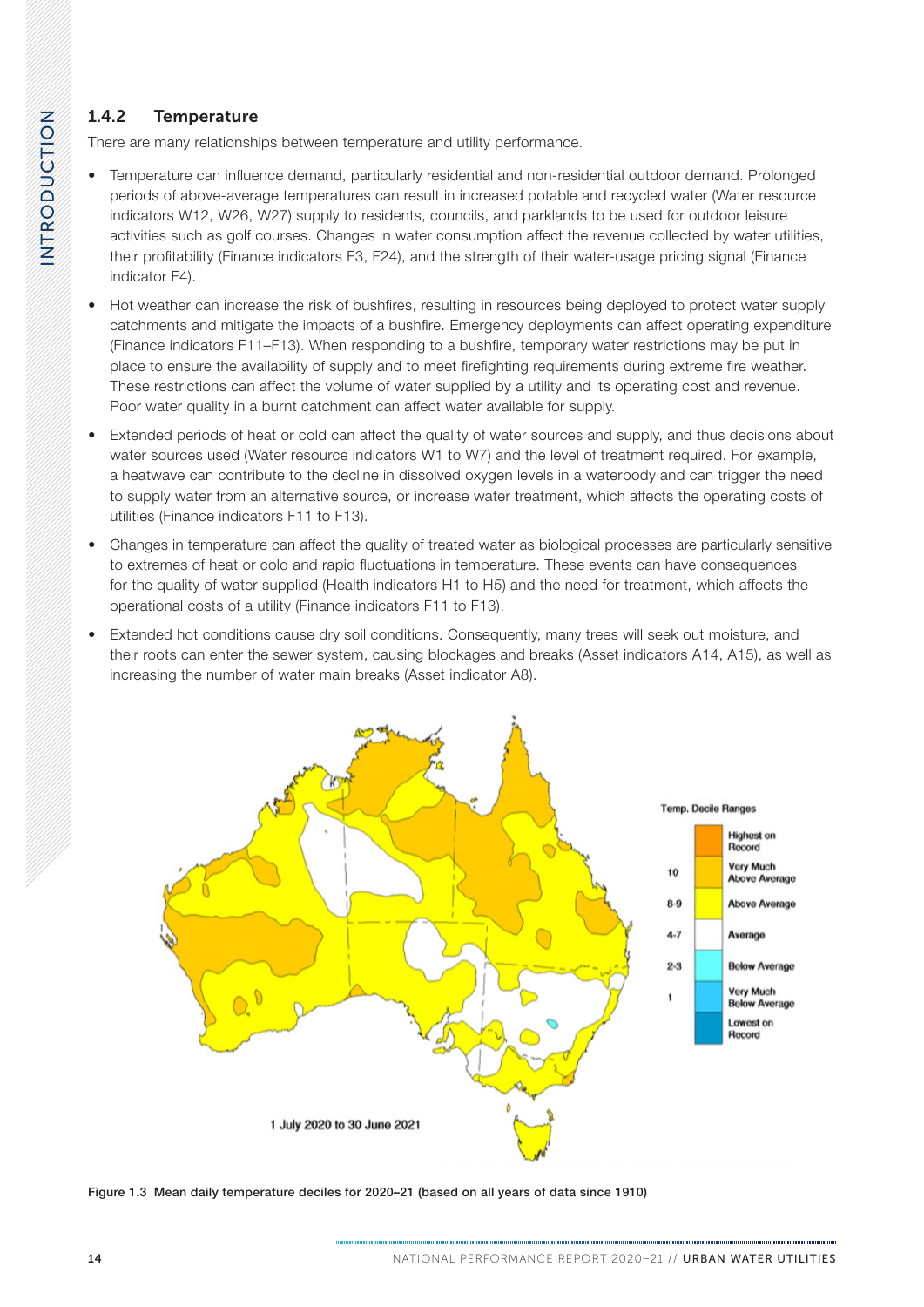In 2020–21, mean daily temperatures were above to very much above average across most of Australia ([Figure 1.3\)](#page-3-0). Large areas in north Queensland, far eastern Victoria and the western part of Australia experienced very much above average temperatures, both daytime and night-time. However, in 2020–21, Australia was cooler than the preceding 3 financial years, which were each among the 5 warmest financial years since national records began in 1910. The 2020–21 financial year was just outside the 10 warmest financial years on record. The mean temperature anomaly was 0.83 °C above the 1961–90 average, and both daytime and night-time temperatures were warmer than average (for more information see the Bureau's 2020–21 Climate Report, <http://www.bom.gov.au/climate/updates/articles/a039.shtml>). Warm conditions were widespread and persistent throughout the early part of 2020–21, with November 2020 being the warmest on record. In November, large areas of the country experienced daily maximum temperatures more than 10 °C above average over a number of days (Smithville in New South Wales and Birdsville Airport in Queensland recorded 4 consecutive days above 46 °C).

#### 1.4.3 Utility size

The size of a utility's customer base influences its performance on a range of indicators. This relationship may be causal, coincidental or due to a related matter (for example, larger utilities are subject to price regulation, unlike smaller utilities).

#### 1.4.4 Sources of water

Two important drivers of performance are the sources of water used by a utility and the geographical relationship between the source and the urban centre it supplies. The combination and interaction of these drivers serve to create wide variations in engineering, operations and social challenges between utilities across the country.

The sources of water available to a utility are an important driver of several key performance indicators. For example, the cost of treating water to an acceptable standard and supplying it to users affects the revenue collected by water utilities, their profitability (Finance indicators F3, F24), and the strength of their water-usage pricing signal (Finance indicator F4).

Traditionally, Australians have relied on surface water and, to a lesser extent, groundwater to meet their urban consumption needs. The increased demand for urban water – resulting in a need to further develop and maintain ongoing water supply – is driven by many factors, including population growth and the reliability and security of existing sources (predominantly driven by water quality and climatic variability). Financial, environmental and social factors reduce the feasibility of developing additional traditional sources of water. In response to this situation, utilities and bulk water authorities across the country are developing non-traditional supply sources – such as desalinated and recycled water – while continuing to explore options for harvesting stormwater and rainwater.

The diversification of water sources affects the performance of utilities by increasing the cost to treat water to an acceptable standard (to meet regulatory requirements) and to supply multiple water types to end users. For example, water from a 'protected' or 'closed' storage catchment is usually higher quality than water from an 'open' storage catchment and requires less treatment, which reduces the cost of supply.

The quality of water from groundwater sources varies greatly depending on the type and depth of the aquifer and has a significant impact on the extraction and treatment processes used and subsequent infrastructure and operational costs. Urban water supplied from recycled sources typically requires dual-pipe supply systems to separate recycled water from potable water, incurring greater infrastructure costs.

[Figure 1.4](#page-5-0) shows the annual supply from different sources of water, and the total supply, for utilities in each state and territory from 2016–17 to 2020–21.

• Water sourced from surface waters (that is, rivers, streams, and dams; Water resource indicator W1) is the dominant water source in all states and territories except Western Australia, where most of the water is sourced from groundwater (Water resource indicator W2) and desalinated marine water (Water resource indicator W3.1).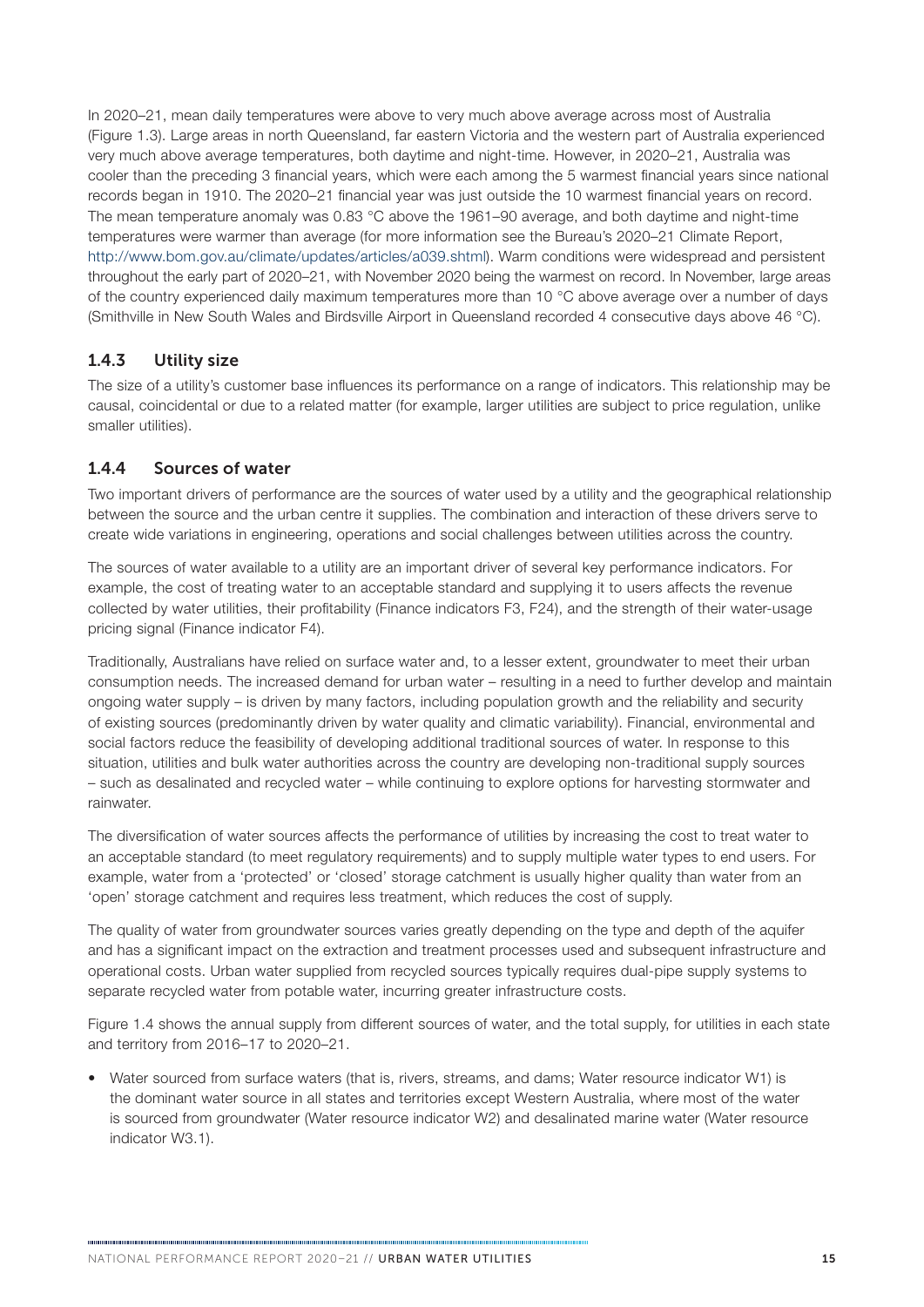<span id="page-5-0"></span>

Note: W26 replaced W4 to represent recycled water sources as W4 was discontinued. Please refer to the reporting handbook for details on the definition of W26.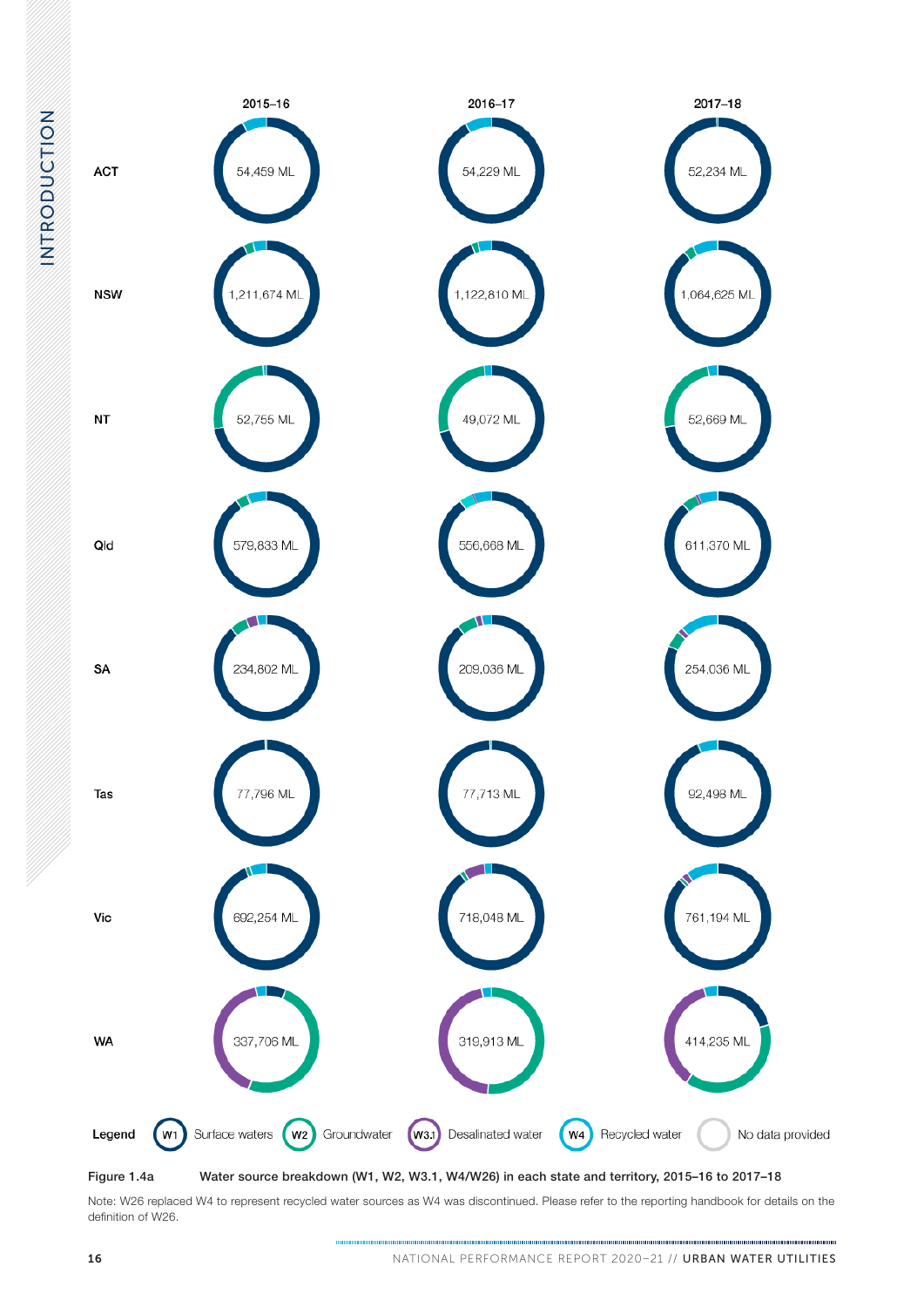

Note: W26 replaced W4 to represent recycled water sources as W4 was discontinued. Please refer to the reporting handbook for details on the definition of W26.